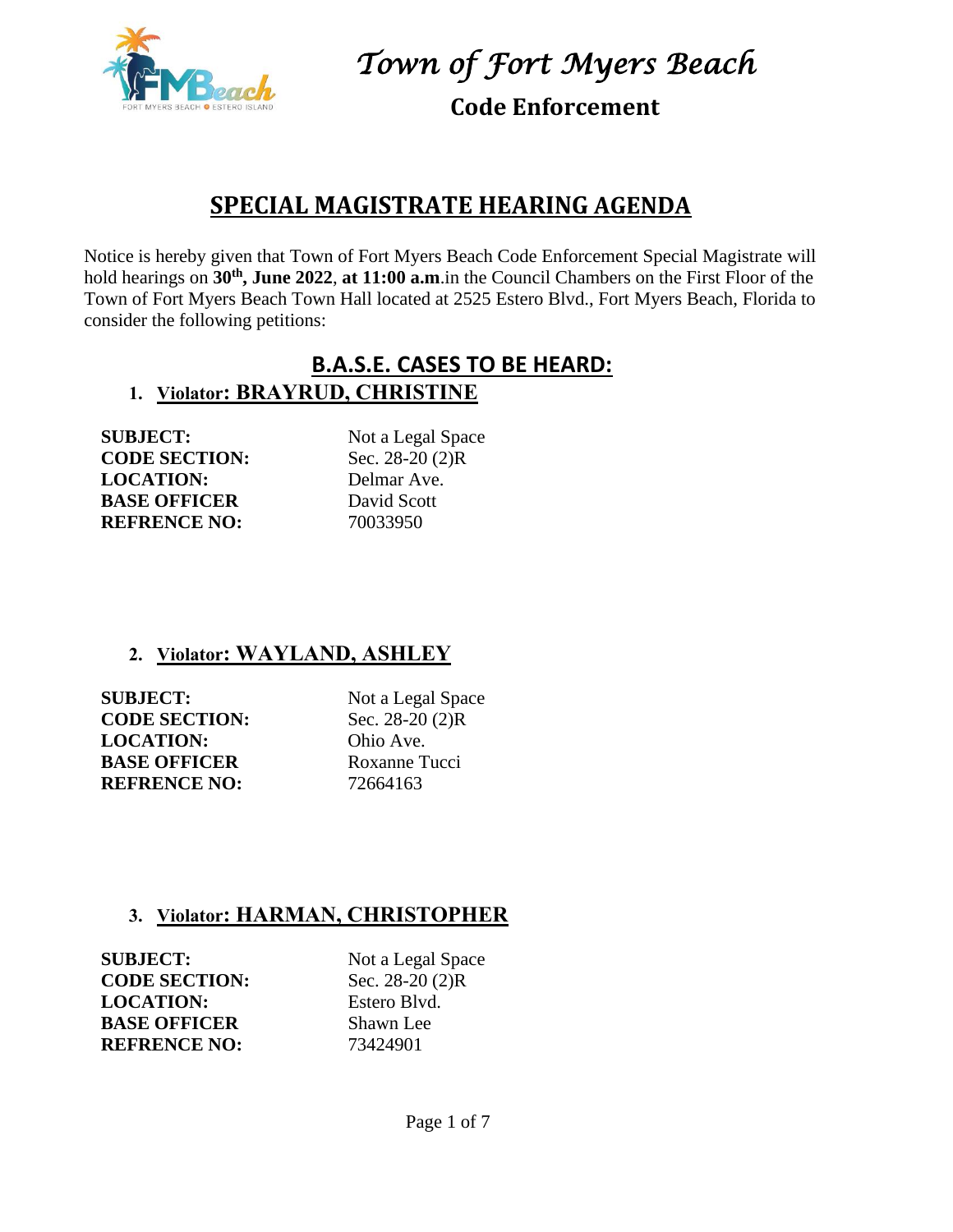

**Code Enforcement**

## **NEW CASES TO BE HEARD:**

## **4. Property Owner: FMB ASSOCIATES LP**

**LOCATION:** 684 Estero Blvd. **CODE OFFICER:** Chadd Chustz

**SUBJECT:** LDC Section: 14-3 (a)(3), 14-3 (a)(8), 14-3 (a)(13), 14-6(a) Dune Destruction and Unpermitted Use of Boxblade on Beach **STRAP NO:** 24-46-23-W3-00400.0090 **REFERENCE NO: CE21-0301/ 20220321**

## **5. Property Owner: TOVAR JEFFREY M TR FOR JEFFREY M TOVAR TRUST**

LOCATION: 8020 Estero Blvd. **CODE OFFICER:** Chadd Chustz

**SUBJECT:** LDC Section: 34.1575 Coastal Zones, 14-455, and Sec. 14-62 Unpermitted Development in EC Zone **STRAP NO:** 03-47-24-W3-00300.0080 **REFERENCE NO: CE21-0028/ 20220351**

## **6. Property Owner: LANI KAI, LP, ROBERT G. CONIDARIS**

**LOCATION:** 1400 Estero Blvd. **CODE OFFICER:** Chadd Chustz **REFERENCE NO: 20220482**

**SUBJECT:** LDC Section: 32-106- Existing exterior and interior lighting. Interior and Exterior Lighting Not Turtle Compliant **STRAP NO:** 19-46-24-W4-0070D.0020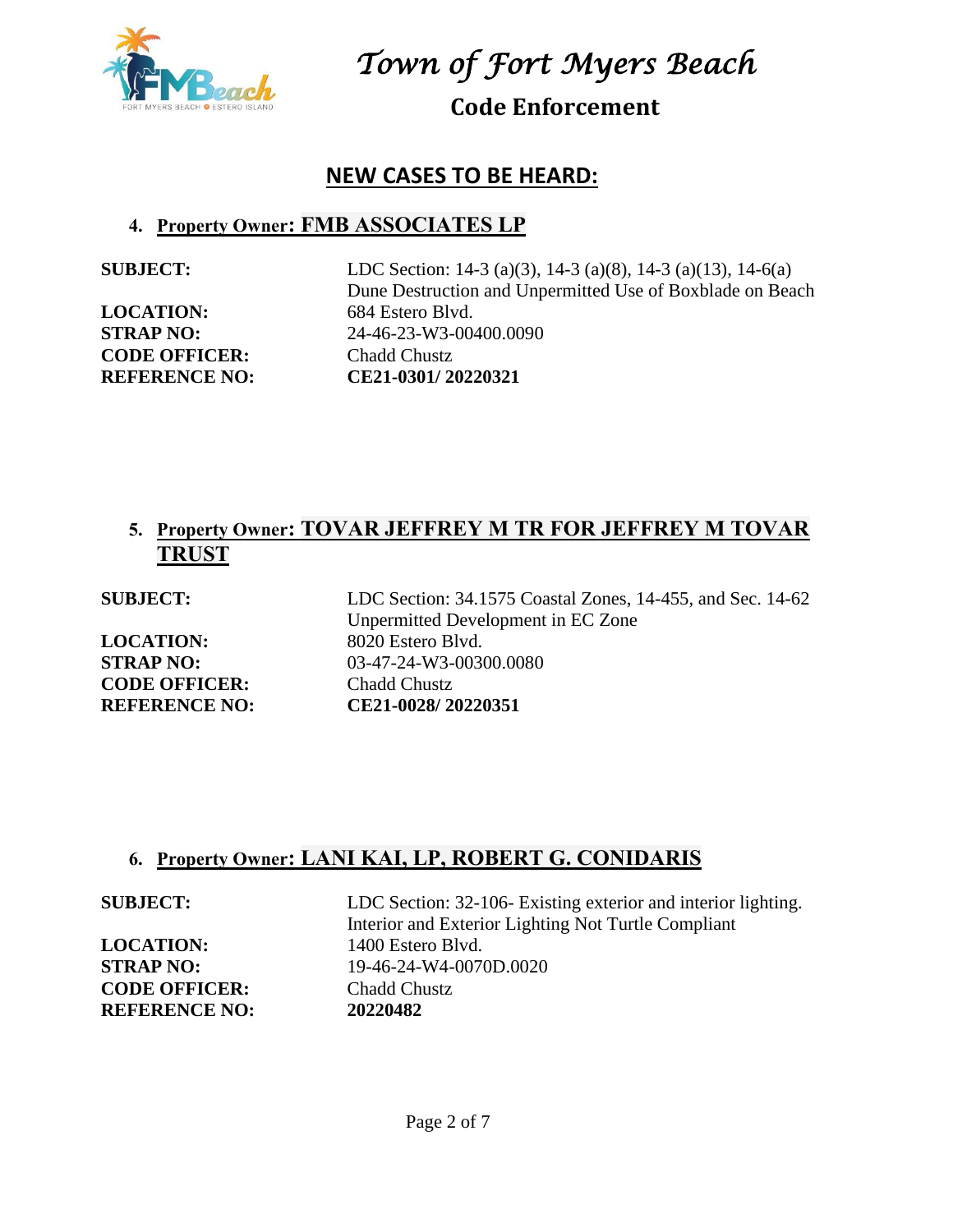

**Code Enforcement**

### **7. Property Owner: PERSAUD PROPERTIES FL INVESTMENTS, LLC**

LOCATION: 1046 Estero Blvd. **CODE OFFICER:** Bill Stout

**SUBJECT:** LDC Section: 14-5, Beach Furniture & Equipment, (j) Repeat- Beach Chair Rental Without Permit **STRAP NO:** 24-46-23-W3-00016.0000 **REFERENCE NO: CE21-0286/ 20220655**

## **8. Property Owner: PERSAUD PROPERTIES FL INVESTMENTS, LLC**

LOCATION: 1028 Estero Blvd. **CODE OFFICER:** Bill Stout

**SUBJECT:** LDC Section: 14-5, Beach Furniture & Equipment, (j) Repeat- Beach Chair Rental Without Permit **STRAP NO:** 24-46-23-W3-00017.0000 **REFERENCE NO: CE21-0287/ 20220462**

## **9. Property Owner: PERSAUD PROPERTIES FL INVESTMENTS, LLC**

LOCATION: 1046 Estero Blvd. **CODE OFFICER:** Bill Stout

**SUBJECT:** Violation of Special Exception Resolution Number 20-8; Section 4 Conditions **STRAP NO:** 24-46-23-W3-00016.0000 **REFERENCE NO: CE22-0001/ 20220652**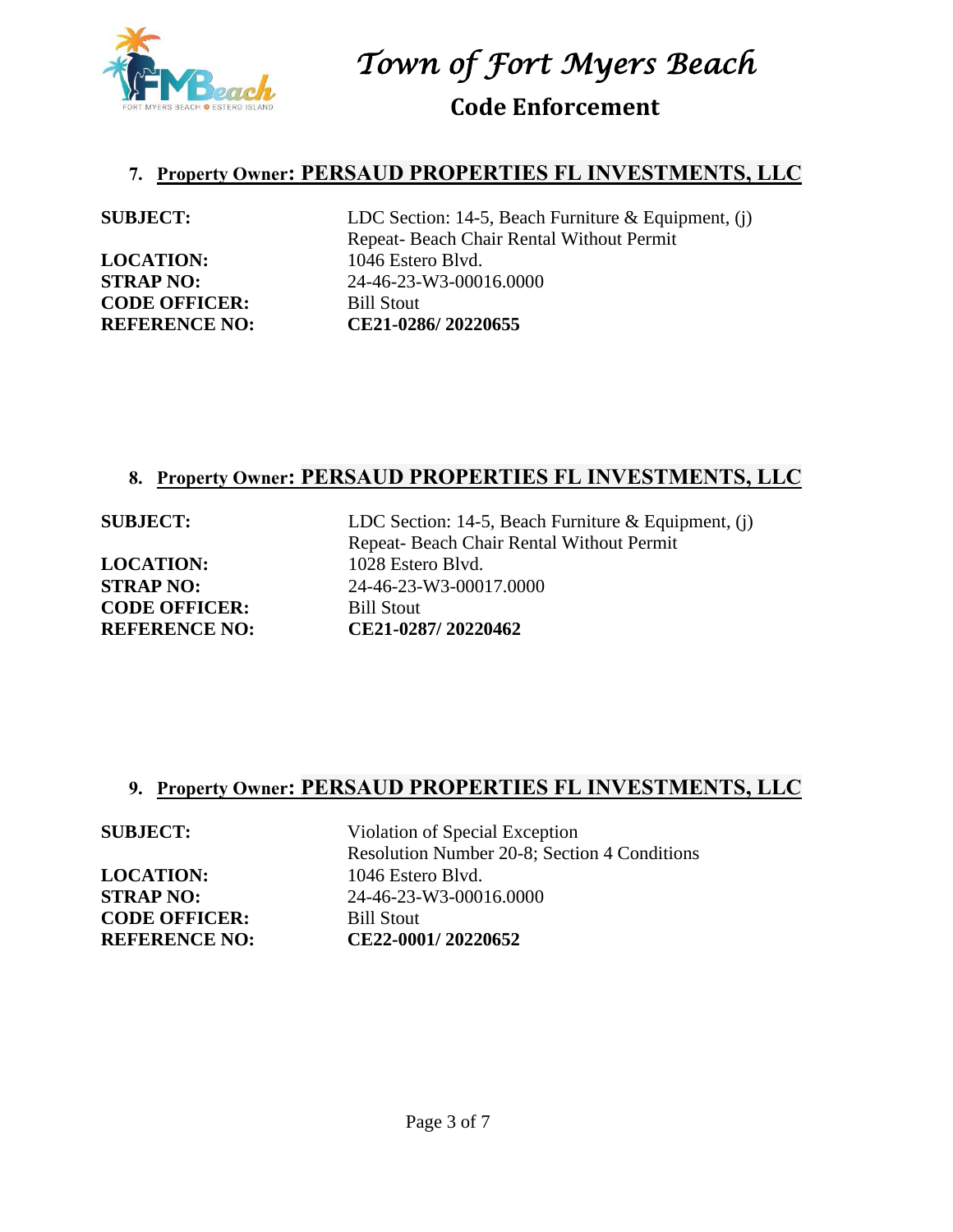

**Code Enforcement**

### **10. Property Owner: PERSAUD PROPERTIES FL INVESTMENTS, LLC**

**LOCATION:** 3650 Estero Blvd. **CODE OFFICER:** Bill Stout

**SUBJECT:** PMC Section: 304.1.1- Unsafe Conditions Unsafe Stairs and Handrails **STRAP NO:** 29-46-24-W1-00179.0020 **REFERENCE NO: CE21-0274/ 20220683**

## **11. Property Owner: FIRST BAPTIST CHURCH OF FORT MYERS BEACH**

| LDC Section: 34-2351- Recreational vehicle subdivisions,<br>34-2352- Recreational vehicle parks<br>Parking Lot Used as Camping Site |
|-------------------------------------------------------------------------------------------------------------------------------------|
| 110-138 Connecticut St.                                                                                                             |
| 29-46-24-W1-00151.0010                                                                                                              |
| James Campbell                                                                                                                      |
| 20220414                                                                                                                            |
|                                                                                                                                     |

## **12. Property Owner: BAYVIEW LIFE INC.**

**LOCATION:** 16 Bayview Blvd. **CODE OFFICER:** Bill Stout

**SUBJECT:** LDC Section: 6-111, Adopting FBC 105.1 Work Without Permit- Interior Walls and Doors **STRAP NO:** 34-46-24-W4-00800.0170 **REFERENCE NO: CE21-0469/ 20220406**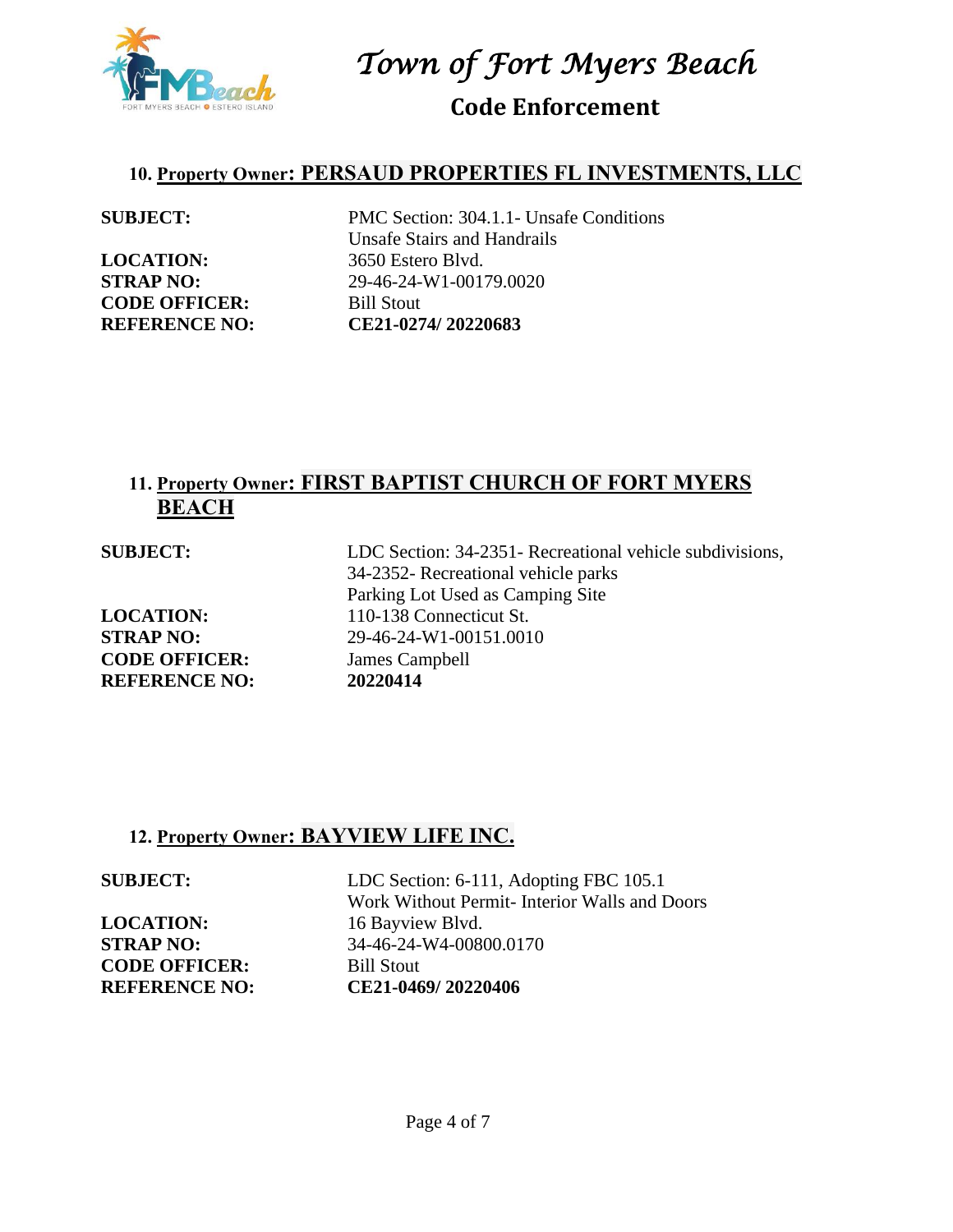

## **Code Enforcement**

## **13. Property Owner: PAUGH, JOHN N.**

**LOCATION:** 3810 Estero Blvd. **CODE OFFICER:** James Campbell **REFERENCE NO: 20220359**

**SUBJECT:** LDC Section: 6-111, Adopting FBC 105.1 Work Without Permit- Stairs **STRAP NO:** 29-46-24-W2-00182.0020

## **14. Property Owner: GERACE, THOMAS**

**LOCATION:** 213 Hibiscus Dr. **CODE OFFICER:** Bill Stout **REFERENCE NO: 20220588**

**SUBJECT:** LDC Section: 6-111, Adopting FBC 105.1 Work Without Permit- HVAC, Duct Work **STRAP NO:** 29-46-24-W2-01406.0000

## **15. Property Owner: B + B PROPERTIES OF FORT MYERS BEACH LLC**

**LOCATION:** 1668 I St. **CODE OFFICER:** James Campbell **REFERENCE NO: 20220521**

**SUBJECT:** LDC Section: 6-111, Adopting FBC 105.1 Work Without Permit- Deck **STRAP NO:** 19-46-24-W4-0070B.0110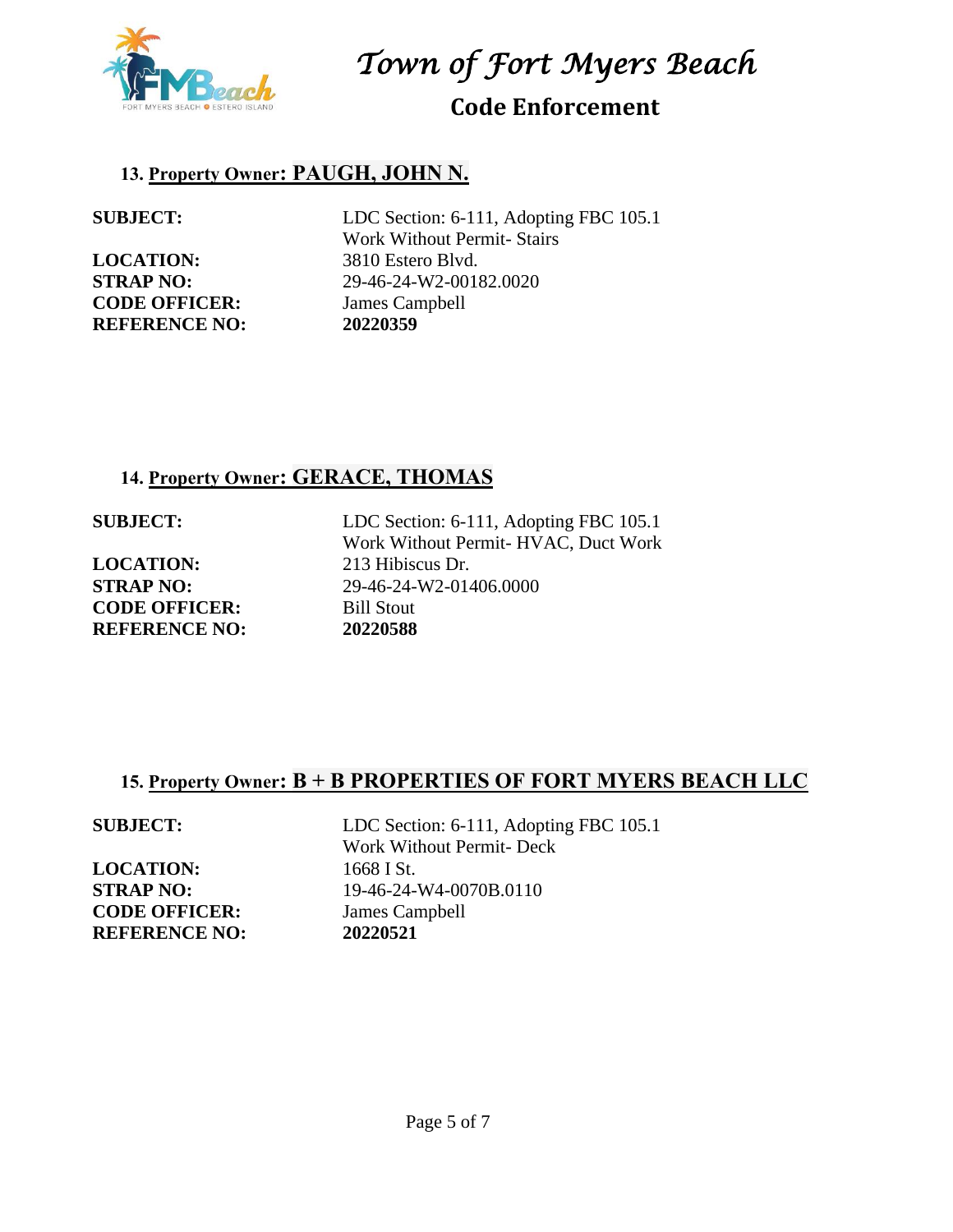

**Code Enforcement**

## **16. Property Owner: RODRIGUEZ, WILFREDO**

**LOCATION:** 5765 Lauder St.

**SUBJECT:** LDC Section: 34-2391, Weekly Rental Restrictions REPEAT- Multiple Rentals During a One Month Period **STRAP NO:** 33-46-24-W2-005M0.0020 **CODE OFFICER:** Kristin Schumacher, Bill Stout **REFERENCE NO: CE22-0008/ 20220355**

## **17. Property Owner: OAKLEY, MATTHEW B. + TRISIA O.**

**LOCATION:** 280 Sterling Ave. **CODE OFFICER:** Bill Stout **REFERENCE NO: 20220305**

**SUBJECT:** LDC Section: 6-111, Adopting FBC 105.1 Work Without Permit- Remodel **STRAP NO:** 33-46-24-W2-005K0.0230

## **18. Property Owner: DANKS CYNTHIA MARIE**

**CODE OFFICER:** John Encarnacao **REFERENCE NO: 20220242**

**SUBJECT:** LDC Section: 6-111, Adopting FBC 105.1 Work Without Permit- Erection of Chickee Hut **LOCATION:** 3324 Shell Mound Blvd. **STRAP NO:** 29-46-24-W1-0030A.0070